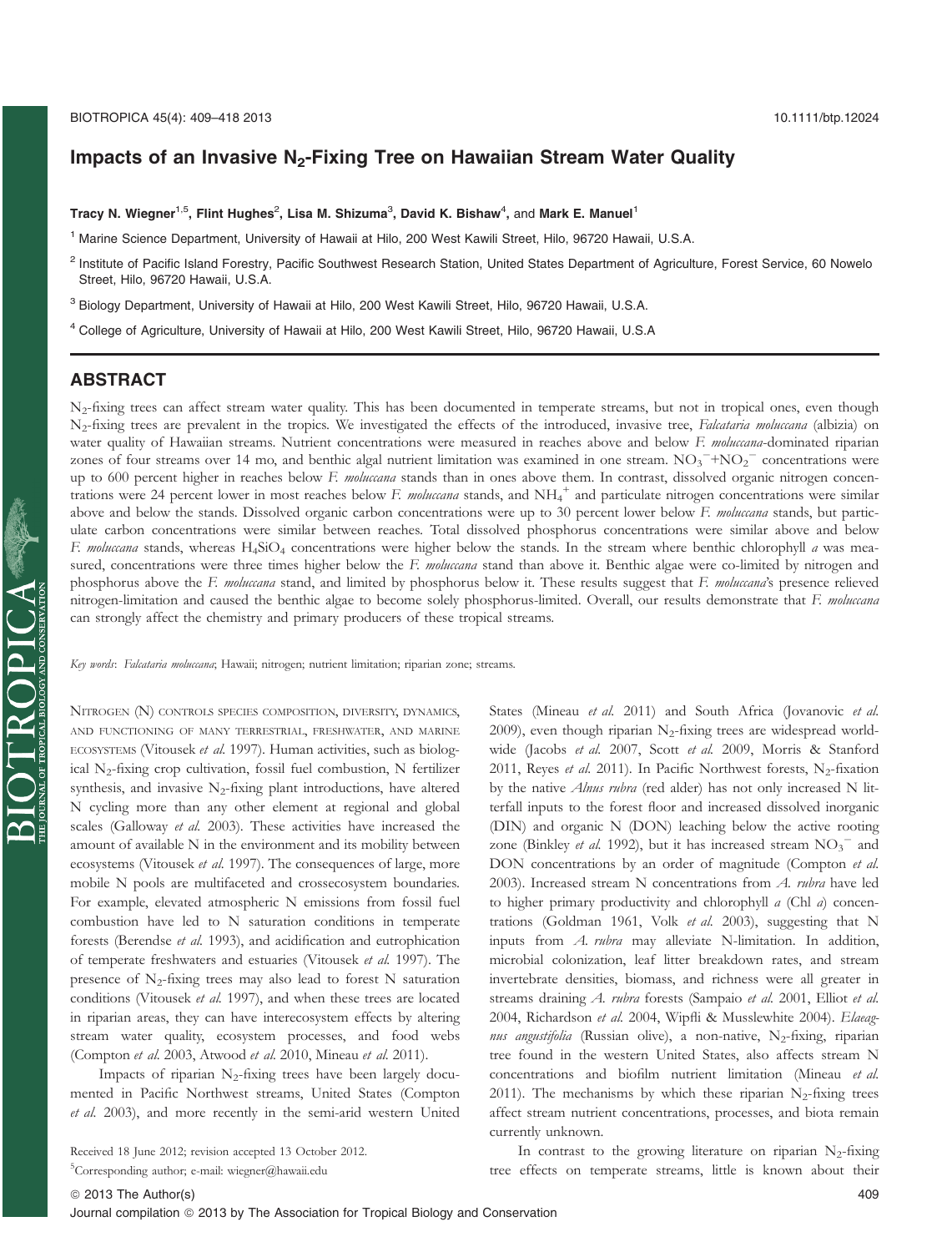effects on tropical streams (Atwood et al. 2010), even though they are widespread in this region (ter Steege et al. 2006, Benson & Dawson 2007, Tassin et al. 2012). Tropical streams, particularly those with little anthropogenic N deposition, like the Hawaiian Islands, may be especially affected by  $N_2$ -fixing riparian trees. Anthropogenic N deposition rates are relatively low in Hawaii  $(0.5-6 \text{ kg N/ha/yr})$ , although volcanic activity increases deposition rates locally (Carrillo et al. 2002, Vitousek 2004), and young basalt contains little to no N (Vitousek 2004). Soil N concentrations increase across the Hawaiian Islands along a chronological gradient from atmospheric deposition and  $N_2$ -fixation from soil bacteria, lichens, and higher plants (Vitousek 2004). Contributing to this soil N gradient, are populations of non-native,  $N_2$ -fixing shrubs and trees, which often form invasion fronts emanating from purposeful plantings (Vitousek & Walker 1989, Woodcock 2003, Hughes & Denslow 2005).

A daunting non-native,  $N_2$ -fixing tree in Hawaii is Falcataria moluccana (albizia). Native to the Moluccas, New Guinea, New Britain, and the Solomon Islands (Wagner et al. 1999), it was first introduced to Hawaii in the 1920s–1950s to restore degraded watersheds (Nelson 1965). Falcataria moluccana is a large, fast-growing tree, and in windward plantations on Hawaii Island, it has increased soil N pools and availability (*i.e.*,  $\text{NO}_3^-$  and  $\text{NH}_4^+$ ) well above measured values within monotypic Eucalyptus saligna stands (Garcia-Montiel & Binkley 1998). Falcataria moluccana invasion into native-dominated lowland wet forests, which previously lacked native  $N_2$ -fixing plants, increased N inputs via litterfall 4–55 times, soil N availability 17–121 times, and doubled litter decomposition rates relative to adjacent native-dominated stands (Hughes & Denslow 2005, Hughes & Uowolo 2006). Where it occupies riparian zones, it is anticipated that elevated litterfall N inputs could be as high as 250 kg N/ha/yr (Hughes & Denslow 2005), a value comparable to industrial corn production N fertilizer additions (Jaynes et al. 2001), three times greater than atmospheric N deposition from industrial areas of North America and Europe (Berendse et al. 1993, Wright & van Breeman 1995) and N<sub>2</sub>-fixation rates of F. moluccana itself (Binkley & Giardina 1997), and seven times greater than litter inputs from temperate  $N_2$ -fixing trees (Binkley et al. 1992, Busse & Gunkel 2002).

While effects of F. moluccana on terrestrial systems are becoming well documented (Hughes & Denslow 2005, Allison et al. 2006, Hughes & Uowolo 2006, Hughes et al. 2012); less is known about its impact on streams (Atwood et al. 2010). Despite their shared N<sub>2</sub>-fixing capacity, impacts of F. moluccana, A. rubra, and E. angustifolia on streams likely differ as a function of their geographic location. A. rubra and E. angustifolia are present in temperate forests, which are generally N-limited; thus, the amount of N leaching from the forest floor to the stream should be relatively low, except in monotypic stands. In contrast, F. moluccana is found in tropical forests, which have a lower capacity to retain N (Matson et al. 1999), a condition speculated to result from high N inputs from asymbiotic biological N<sub>2</sub>-fixation in the soil litter layer (Hedin et al. 2009, Brookshire et al. 2012a,b). Therefore, more N from the forest is probably leaching into streams as compared to temperate forests. In addition, tropical streams experience year-round leaf litter inputs, whereas temperate ones receive seasonal inputs (Compton et al. 2003). The consequence is that a greater amount of N is entering tropical streams via leaf litter annually compared to temperate ones. It is hypothesized that this increase in N from F. moluccana will impact freshwater and coastal water quality – as both tend to be N-limited in the tropics (Laperriere 1995, Neill et al. 2001, Flecker et al. 2002) and may lead to coastal eutrophication.

The goal of our study was to investigate effects of F. moluccana on water chemistry and benthic algal nutrient limitation of Hawaii Island streams. Water samples were collected from stream reaches above and below F. moluccana-dominated riparian zones of four streams, five to ten times, over 14 mo.

### METHODS

SITE DESCRIPTION.- Four streams in three watersheds on Hawaii Island were sampled for this project including: Ainako Stream, Kolekole River, and Waipuhi and Waipunalau Gulches (Table 1), five to ten times from June 2005 to August 2006. Water samples were collected from the thalweg at two to four stations that were 0.5–1.5 km apart within each stream primarily during the dry season (May–October, HDOH 2009) under baseflow conditions. Stations were located above and below F. moluccana stands to assess their effects on stream water quality using a design similar to Hurd and Raynal (2004). Water was sampled using plastic buckets, pre-rinsed with stream water. Water for nutrient analyses was filtered through pre-combusted (500°C for 6 h) GF/F filters (Whatman, Piscataway, New Jersey, U.S.A.), and unfiltered water for total suspended solids (TSS), as well as particulate carbon (PC) and nitrogen (PN) was placed into two 1-L HDPE acid-washed bottles, pre-rinsed with stream water. All water samples were immediately placed on ice, transported to the laboratory, and stored frozen until analysis. Water samples for TSS, PC, and PN were immediately processed at the laboratory.

ANALYTICAL METHODS.—Filtered nutrient samples were analyzed for total dissolved N (TDN), ammonium  $(NH_4^+)$ , nitrate plus nitrite  $(NO<sub>3</sub><sup>-</sup> + NO<sub>2</sub><sup>-</sup>)$ , total dissolved phosphorus (TDP), phosphate  $(PO_4^{3-})$ , silicic acid (H<sub>4</sub>SiO<sub>4</sub>), and dissolved organic carbon (DOC).  $NH_4^+$  [USGS I-2525, detection limit (d.l.) 1  $\mu$ mol/L],  $NO_3^-+ NO_2^-$  (USEPA 353.4, d.l. 0.1  $\mu$ mol/L), TDP (USGS I-4650-03, d.l. 0.1  $\mu$ mol/L), PO<sub>4</sub><sup>3-</sup> (USEPA 365.5, d.l. 0.1  $\mu$ mol/ L), and  $H_4SiO_4$  (USEPA 366, d.l. 5  $\mu$ mol/L) were analyzed on a Technicon Pulse II Autoanalyzer. Dissolved organic phosphorus (DOP) was determined from the difference between TDP and PO<sub>4</sub><sup>3-</sup>. TDN was analyzed using high-temperature combustion, followed by chemiluminescent detection of nitric oxide on a Shimadzu TOC-V, TNM-1 (d.l. 1  $\mu$ mol/L). DON was determined from the difference between TDN and DIN  $(DIN = NH_4^+ + NO_3^- + NO_2^-)$ . DOC was also measured using high-temperature combustion on a Shimadzu TOC-V, TNM-1 (d.l. 10  $\mu$ mol/L). All nutrient samples were analyzed within 2 weeks of collection. In addition, known volumes of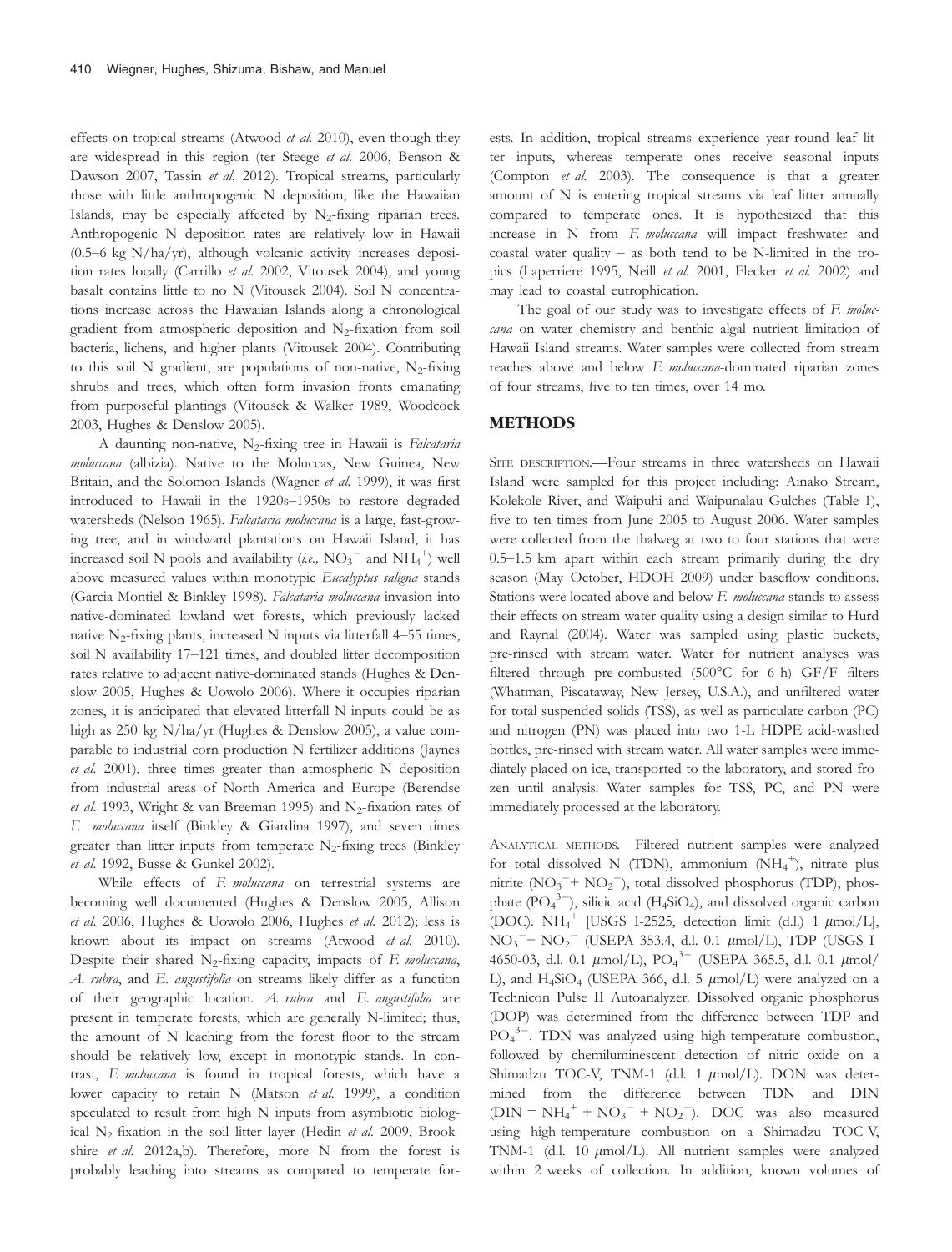| and precipitation are abbreviated as MAT and MAP. NA indicates where data were not available. |            |                 |                      |                                      |                         |           |               |                       |                   |            |  |  |
|-----------------------------------------------------------------------------------------------|------------|-----------------|----------------------|--------------------------------------|-------------------------|-----------|---------------|-----------------------|-------------------|------------|--|--|
|                                                                                               | Falcataria |                 |                      |                                      |                         |           | Elevation     |                       |                   |            |  |  |
|                                                                                               | Stream     | Watershed       | Zoning               | moluccana                            |                         | Volcano   | Substrate     | range                 | MAT               | MAP        |  |  |
| Stream                                                                                        | order      | area $(km^2)^a$ | Cons-Ag-Urb $(\%)^a$ | area (km <sup>2</sup> ) <sup>b</sup> | Population <sup>a</sup> | complex   | age $(kvr)^c$ | $(m \text{ as } l)^d$ | $({}^{\circ}C)^e$ | $(mm)^{a}$ |  |  |
| Ainako                                                                                        |            |                 | $84 - 2 - 14$        | 0.30                                 | 275                     | Mauna Loa | $3 - 5$       | $100 - 250$           | 22                | 4834       |  |  |

Kolekole 3 52 71-29-0 0.11 24 Mauna Kea 65–70 400–450 20–22 3900 Waipuhi 1 1.0 38-62-0 0.76 NA Kohala 120–230 425–550 20–22 2420 Waipunalau 1 1.7 38-62-0 0.76 NA Kohala 120–230 425–550 20–22 2420

TABLE 1. Characteristics of streams examined in this study on Hawaii Island. Conservation, agriculture, and urban zone are abbreviated as Cons-Ag-Urb. Mean annual temperature

a Michaud & Wiegner 2011.

**B** Area estimated using remote sensing imagery (Worldview2 for Ainako Stream and Kolekole River; Carnegie Institution for Science at Stanford University courtesy of G. Asner for Waipunalau and Waipuhi Gulches) and ArcGIS v. 10 software.

c Wolfe & Morris 1996.

d USGS topographic series W833.

e Sanderson 1993.

water from the 1-L water samples transported back to the laboratory were filtered through two pre-combusted, pre-weighed, GF/ F filters, and dried to a constant weight at 70°C. One filter was analyzed for TSS (APHA, AWWA, & WEF 1995) and the other for PC and PN on a CHN analyzer (Costech Analytical Technologies, Valencia, California, U.S.A.). Total N (TN) was calculated as the sum of TDN and PN, and total C (TC) was calculated as the sum of DOC and PC. All nutrient samples were analyzed at the University of Hawaii at Hilo Analytical Laboratory.

BENTHIC ALGAL NUTRIENT LIMITATION.—Nutrient-diffusing substrates were used to assess benthic algal nutrient limitation in Ainako Stream in summer 2006 (Tate 1990). Nutrient-diffusing substrates were constructed out of 10-cm diameter clay saucers glued to Petri dishes. Saucers were filled with 2 percent agar solutions, with one set of saucers serving as controls (C; no nutrient additions), and the others being enriched with nutrients:  $+ N$  $(0.5 \text{ mol/L} \text{ NaNO}_3)$ , + P  $(0.1 \text{ mol/L} \text{ KH}_2\text{PO}_4)$ , and + N + P (same level as in the  $+ N$  and  $+ P$  treatments alone). Saucers were attached to the streambed using concrete nails and placed in a cross-shape configuration, with the C saucer upstream, + N and  $+$  P saucers placed side by side and below the C, and  $+ N + P$  saucers placed downstream of all other treatments. This configuration minimized contamination among saucers and treatments. Six sets of treatment configurations were deployed, three above the F. moluccana stand and three below it, in water with similar water depths, light levels, and stream water velocities. After 3 weeks, the saucers were retrieved, placed into separate zip-lock bags, and transported to the laboratory. Algae were scraped from the saucer into a known volume of deionized water, which was then sub-sampled and filtered through a GF/F filter. Filters were stored frozen in the dark until analysis. Chl a samples were analyzed on a Turner 10-AU fluorometer using USEPA method 445.0.

STATISTICAL ANALYSES.—Differences in concentrations for dissolved and particulate nutrients, as well as N and C pools' compositions were examined using a general linear model (GLM) with location (above or below F. moluccana stands), stream, and year as factors; stream was used as a blocking factor. All observations for a particular station were first log transformed, averaged across sampling dates within a year, and then used in the GLM. When observations had zeros for values, a constant was added prior to logging the data, where the constant was one-half of the smallest positive value. A two-way analysis of variance (ANOVA) and a Tukey HSD multiple comparison test were used to examine differences in Chl a concentrations with location and treatment  $(C, +N, +P, \text{ and } +N+P)$  as factors. Correlations were used to examine associations among variables. Statistics were run using Systat<sup>®</sup> 11 and SAS 9.3, and an  $\alpha$ -level of 0.05 was used.

### RESULTS

Falcataria moluccana's presence affected stream water N concentrations (Fig. 1). Specifically,  $NO_3$ <sup>-+</sup> $NO_2$ <sup>-</sup> concentrations were significantly higher below F. moluccana stands than above them  $(P = 0.0051)$  (Fig. 1). In contrast, DON concentrations were lower below F. moluccana stands than above them  $(P = 0.0841)$ , although the difference was not significant (Fig. 1). Concentrations of  $NH_4^+$  and PN were similar above and below F. moluccana stands (Fig. 1). Percent contribution of DIN to the TN pool significantly increased below F. moluccana stands in all streams  $(P = 0.0282)$ , whereas the percent contribution of DON to the TN pool significantly decreased  $(P = 0.0312)$ (Table S1). Percent contribution of PN to the TN pool was similar above and below F. moluccana stands (Table S1). Most forms of N had similar concentrations among streams, except for DON  $(P = 0.0194)$ , where its concentration was highest in Waipunalau Gulch and lowest in Ainako Stream.

Falcataria moluccana presence did not consistently affect organic C concentrations in the streams (Table 2). DOC concentrations were up to 30 percent lower below F. moluccana stands, although this difference was not significant ( $P = 0.1571$ ). In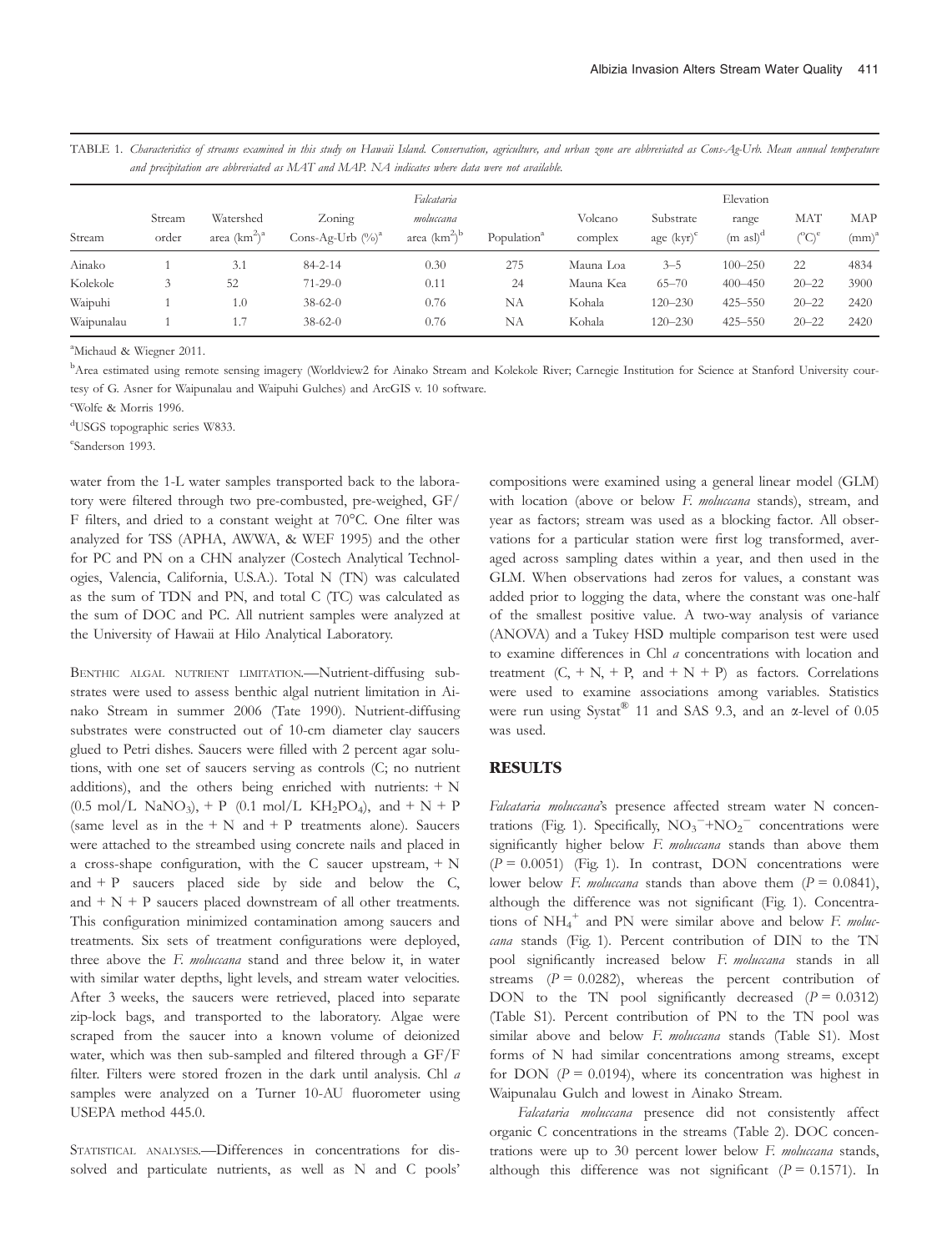



contrast, PC concentrations were similar above and below F. moluccana stands. Percent contribution of DOC to the TC pool was significantly lower  $(P = 0.0252)$  below F. moluccana stands, whereas percent contribution of PC to the TC pool was significantly higher  $(P = 0.0005)$  (Table S1). DOC concentrations differed among streams  $(P = 0.0023)$ , whereas PC concentrations were similar. The DOC difference was driven by Ainako Stream, which had the lowest values.

TDP concentrations were similar above and below F. moluccana stands, but significantly differed among streams, where Waipuhi and Waipunalau Gulches had significantly higher concentrations than Ainako Stream and Kolekole River ( $P = 0.0003$ ) (Table 2). Almost 100 percent of the TDP in Ainako Stream and Kolekole River was DOP, whereas DOP and  $PO_4^{3-}$  comprised 70 percent and 30 percent of the TDP, respectively, in Waipuhi and Waipunalau Gulches. H<sub>4</sub>SiO<sub>4</sub> concentrations were higher

TABLE 2. Comparison of average (± SE) nutrient concentrations in Hawaiian streams above and below Falcataria moluccana stands. All concentrations are reported in  $\mu$ mol/L, except for TSS, which is reported as mg/L.

| Location | Stream     | <b>Stations</b> | N  | TN         | <b>TDN</b> | <b>TC</b>    | DOC.         | PC           | TDP           | $H_4SiO_4$   | <b>TSS</b>      |
|----------|------------|-----------------|----|------------|------------|--------------|--------------|--------------|---------------|--------------|-----------------|
| Above    | Ainako     | 2               | 20 | $8 \pm 1$  | $5\pm0$    | $86 \pm 11$  | $55 \pm 6$   | $31 \pm 5$   | $0.0 \pm 0.0$ | $92 \pm 11$  | $3.6 \pm 1.1$   |
|          | Kolekole   | 2               | 16 | $7 \pm 0$  | $5\pm0$    | $216 \pm 25$ | $194 \pm 24$ | $22 \pm 3$   | $0.1 \pm 0.1$ | $84 \pm 12$  | $2.3 \pm 1.2$   |
|          | Waipuhi    |                 | 5  | $13 \pm 5$ | $7 \pm 2$  | $191 \pm 86$ | $108 \pm 38$ | $83 \pm 49$  | $1.4 \pm 1.0$ | $94 \pm 20$  | $22.1 \pm 14.8$ |
|          | Waipunalau |                 | 5  | $25 \pm 6$ | $13 \pm 1$ | $501 \pm 95$ | $342 \pm 33$ | $159 \pm 69$ | $1.4 \pm 0.4$ | $16 \pm 7$   | 69.4 $\pm$ 40.5 |
| Average  |            |                 | 46 | $10 \pm 1$ | $6 \pm 1$  | $188 \pm 24$ | $140 \pm 17$ | $47 \pm 11$  | $0.4 \pm 0.1$ | $81 \pm 7$   | $12.3 \pm 5.3$  |
| Below    | Ainako     | 2               | 20 | $21 \pm 2$ | $15 \pm 1$ | $100 \pm 24$ | $43 \pm 7$   | $56 \pm 18$  | $0.2 \pm 0.1$ | $149 \pm 17$ | $5.7 \pm 1.6$   |
|          | Kolekole   |                 | 8  | $7 \pm 0$  | $5\pm0$    | $195 \pm 32$ | $171 \pm 31$ | $24 \pm 3$   | $0.1 \pm 0.0$ | $95 \pm 13$  | $4.5 \pm 3.3$   |
|          | Waipuhi    | $\overline{2}$  | 10 | $17 \pm 3$ | $9 \pm 1$  | $248 \pm 41$ | $127 \pm 12$ | $121 \pm 30$ | $0.9 \pm 0.2$ | $140 \pm 19$ | $28.6 \pm 9.4$  |
|          | Waipunalau | 2               | 10 | $16 \pm 3$ | $10 \pm 1$ | $214 \pm 56$ | $124 \pm 29$ | $89 \pm 29$  | $1.0 \pm 0.2$ | $123 \pm 15$ | $31.5 \pm 11.6$ |
| Average  |            |                 | 48 | $16 \pm 1$ | $11 \pm 1$ | $170 \pm 20$ | $98 \pm 11$  | $72 \pm 12$  | $0.5 \pm 0.1$ | $132 \pm 9$  | $15.6 \pm 3.6$  |
|          |            |                 |    |            |            |              |              |              |               |              |                 |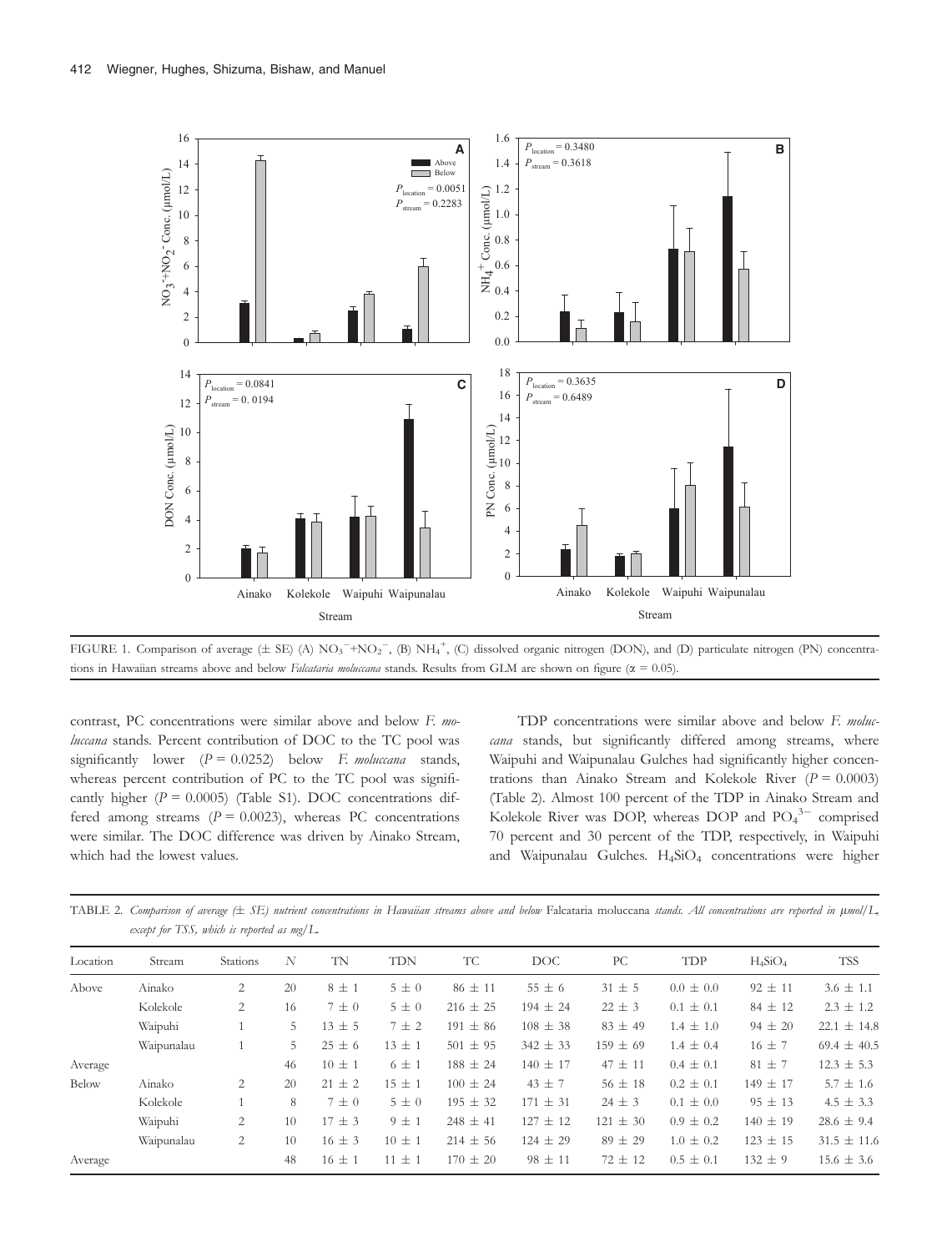below F. moluccana stands than above them, but the difference was not significant ( $P = 0.1178$ ), and concentration levels were similar among streams (Table 2).

Benthic Chl a concentrations were three times higher  $(P \le 0.0001)$  below the F. moluccana stand than above it in Ainako Stream (Fig. 2). Above the stand, benthic algae were significantly higher on the  $+ N + P$  treatment compared to the control  $(P = 0.037)$ , and below the stand, they were significantly higher on the + P treatment compared to the control  $(P = 0.005)$ and + N treatment ( $P = 0.022$ ).

# DISCUSSION

EFFECTS ON STREAM WATER QUALITY.  $-N_2$ -fixing trees found within riparian and greater watershed areas affect stream N concentrations. The most commonly documented effect is an increase in stream and groundwater  $NO_3$ <sup>-+</sup> $NO_2$ <sup>-</sup> concentrations (Goldman 1961, Compton et al. 2003, Hurd & Raynal 2004, Jovanovic et al. 2009, Mineau et al. 2011). In our study,  $NO_3^{-} + NO_2^{-}$  concentrations significantly increased below F. moluccana stands in all streams. The greatest concentration increase was in Ainako Stream, where  $NO_3^- + NO_2^-$  increased ~ 12  $\mu$ mol/L, a 500 percent increase, and may be attributed to the dense F. moluccana canopy over the relatively narrow stream channel.

It remains unknown how  $N_2$ -fixing trees increase  $NO_3^- + NO_2^-$  in streams, but several mechanisms are possible. First, litter from the  $N_2$ -fixing trees may fall directly into streams, where it is physically, chemically, and biologically broken down, releasing either particulate or dissolved N into the water (a la Compton et al. 2003). In the Pacific Northwest, stream litter inputs were three times greater in an A. rubra forest  $(348 \text{ g/m}^2)$ than in an old-growth coniferous one  $(104 \text{ g/m}^2)$  (Volk *et al.*) 2003). This translated into significantly higher PC concentrations, but not PN ones (Volk et al. 2003). Falcataria moluccana has been shown to increase litter inputs to wet lowland forests in Hawaii 1.3–8.6 times and N mass of litterfall 4–55 times (Hughes & Denslow 2005); these inputs are 2.9–3.4 times greater (1000–1200 g/ m<sup>2</sup>) than *A. rubra* litter inputs to streams (Volk *et al.* 2003). Second, soluble nutrients either derived from breakdown of  $N_2$ -fixing tree leaf litter on land or exudation from their roots may be mobilized through surface runoff and groundwater (Goldman 1961, Wondzell & Swanson 1996). At Castle Lake, California, high  $NO<sub>3</sub><sup>-</sup>$  concentrations in spring water beneath Alnus tenuifolia (mountain alder) were thought to be from nitrification of  $\mathrm{NH}_4^+$ released from decomposing leaf litter (Goldman 1961), as extractable soil N concentrations, primarily  $NH_4^+$ , were an order of magnitude higher below the alders than other deciduous trees (Goldman 1961). A third possibility is leaching of  $N_2$ -fixing tree leaves on land and lateral transport of the solubilized N from upland stands via groundwater to streams (Compton et al. 2003, Sigleo et al. 2010, Steinberg et al. 2011). In Oregon, A. rubra cover within entire watersheds explained a much greater proportion of  $NO<sub>3</sub><sup>-</sup>$  variability (66%) than cover within 30–120 m (< 42%) of the stream, suggesting that this mechanism was the major N source to streams (Compton et al. 2003).

Further research is needed to determine which of these mechanisms is responsible for elevated stream  $NO_3$ <sup>-+</sup> $NO_2$ <sup>-</sup> concentrations draining F. moluccana stands in Hawaii. Falcataria moluccana leaf litter decomposes rapidly, however, particularly under F. moluccana-dominated canopies with no evidence of immobilization (Hughes & Uowolo 2006) and soil inorganic N availability is up to 120 times greater than in native-dominated forests on comparably aged lava flows (Hughes & Denslow 2005). These results suggest that  $F$ . moluccana leaves are decomposed on land into soluble N forms transported either through surface runoff or groundwater to streams.

Like  $NO_3^- + NO_2^-$ , stream DON concentrations have also been reported to primarily increase in the presence of  $N_2$ -fixing trees (Compton et al. 2003, Volk et al. 2003, Mineau et al. 2011), although no detectable effects have also been reported (Sigleo et al. 2010). In downstream reaches where E. angustifolia was the dominant riparian vegetation, DON was the dominant dissolved N form (65% of TDN) and its concentrations were higher than those in above stream reaches without E. angustifolia (Mineau et al. 2011). A similar result was found in streams draining A. rubra forests in Washington, where organic N (ON) concentrations were higher than those measured in streams draining old-growth coniferous forests and ON was the dominant N form (58% of the TN) (Volk et al. 2003). In Oregon and Washington, stream DON and total ON concentrations increased with increasing A. rubra cover; however,  $NO_3$ <sup>-+</sup> $NO_2$ <sup>-</sup> was the dominant dissolved N form in these streams (Compton et al. 2003, Steinberg et al. 2011). At Harvard Forest, increased N availability enhanced DON leaching from the forest floor, but not from deeper mineral soil, suggesting that overland flow, not groundwater, was responsible for increases in stream DON concentration (Currie et al. 1996, McDowell et al. 1998). In addition, it is speculated that  $N_2$ -fixing trees, like A. rubra, may increase stream DON concentrations through root or symbiont exudation (Compton et al. 2003); a similar mechanism has been proposed to explain elevated soil and stream DON concentrations in high atmospheric N deposition areas (Brookshire et al. 2007).

In contrast to previously reported increases, DON concentrations decreased in three of the four streams studied below F. moluccana stands. We speculate that the soil DON that typically leaches into the streams is broken down by extracellular N-mineralizing enzymes in the soil whose activities are significantly higher in F. moluccana stands than in native ones (Allison et al. 2006), and nitrified. Nitrification rates were higher in A. rubra forests compared to old-growth coniferous ones (Verburg et al. 2001, Rothe et al. 2002); this has yet to be documented for F. moluccana. Nitrification is probably not occurring in the streams because DON concentration decreases do not account for  $NO_3$ <sup>-+</sup> $NO_2$ <sup>-</sup> concentration increases (Fig. 1).

Documented effects of  $N_2$ -fixing trees on stream  $NH_4^+$ concentrations are less consistent in sign and magnitude than those reported for  $NO_3^- + NO_2^-$  and DON. Several studies have reported no effect of  $N_2$ -fixing trees on stream  $NH_4^+$  concentrations (Compton et al. 2003, Volk et al. 2003), whereas one reported an increase (Goldman 1961) and another a decrease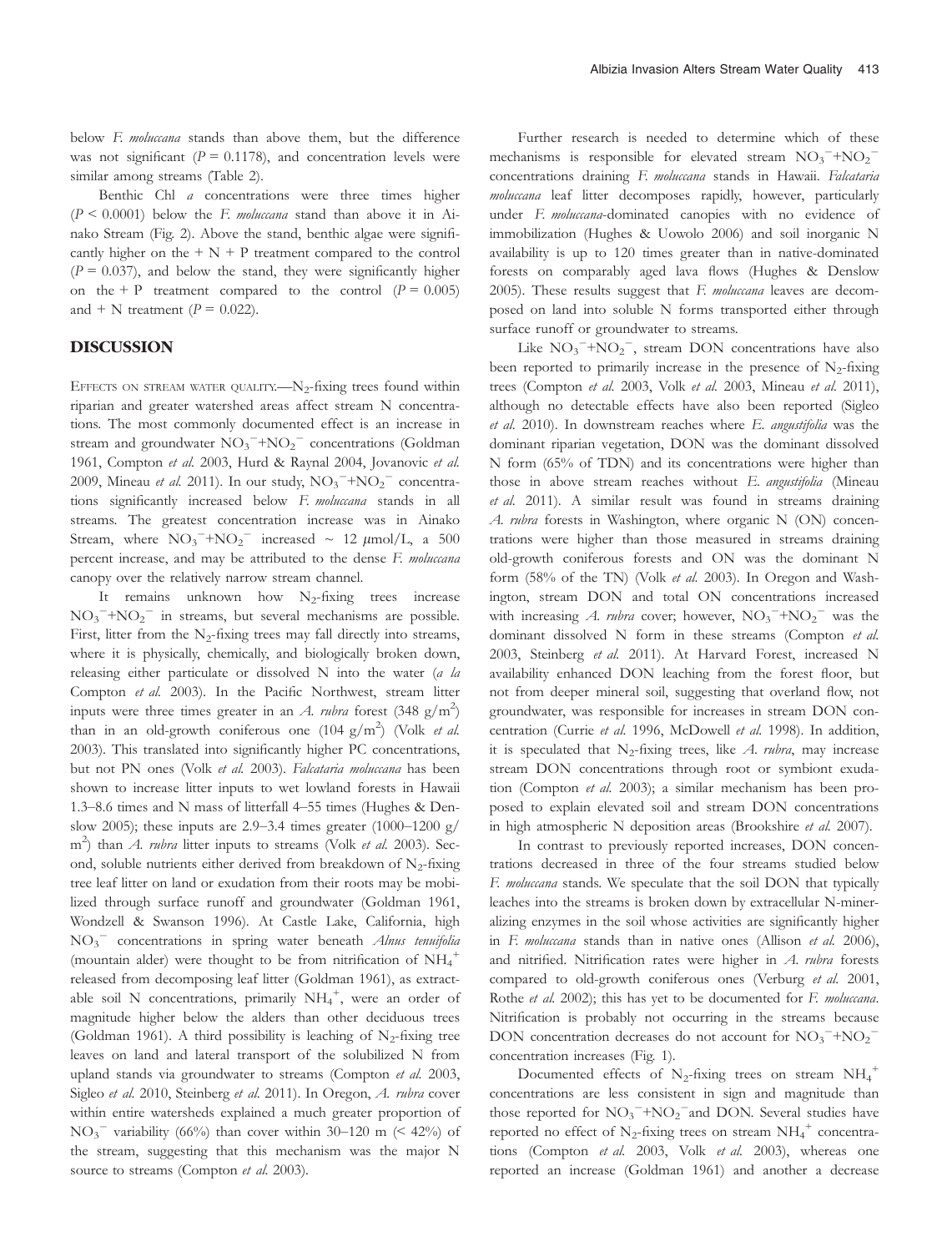(Stottlemyer 1992). In our study, small decreases in  $\mathrm{NH_4}^+$  were observed from the reach above the F. moluccana stand to below it and this pattern was consistent across streams; however, it was not significant.

In comparison to dissolved N forms, few studies have investigated the effects of  $N_2$ -fixing trees on stream PN concentrations. To date, only one study has reported values as %N of suspended material and found that it was similar between streams draining A. rubra and old-growth coniferous forests (Volk et al. 2003). In our study, stream reaches above and below F. moluccana stands had similar PN concentrations, suggesting that the largest effect of F. moluccana was on dissolved N in the stream, not particulate matter. Similar stream PN concentrations above and below F. moluccana stands suggest that changes in stream chemistry were not likely from PN degradation within the stream and later N transformations, but rather from processes occurring on land.

Few studies assessing the effects of  $N_2$ -fixing trees on stream water quality have measured DOC concentrations. In an Alaskan study, DOC concentrations nearly doubled below an Alnus crispa (green alder) stand (Stottlemyer 1992). Studies have shown that increased N availability in forests may stimulate microbial organic matter mineralization and increase release of DOC from the forest floor (Zech et al. 1994). In contrast to the Alaskan study, we found stream DOC concentrations were lower below F. moluccana stands, a pattern similar to what we found with respect for DON. A similar pattern of decreasing DOC and DON soil water concentrations was observed in Norwegian forests exposed to chronic N inputs (Vestgarden et al. 2001). Our results are coincidental with increased rates of litter decomposition and net N mineralization in F. moluccana-dominated forests in Hawaii (Hughes & Denslow 2005, Hughes & Uowolo 2006). These observations suggest a scenario whereby N amendments stimulate microbial utilization of soil dissolved organic matter and lead to decreased soil water DOC and DON concentrations. Falcataria moluccana invasion into lowland wet forests has been shown to increase litter decomposition rates (Hughes & Uowolo 2006) and levels of extracellular enzymes responsible for C and N mineralization (Allison et al. 2006). Therefore, it is possible that increased N inputs from F. moluccana to the riparian forests of the studied streams stimulated microbial utilization of soil water DOC and DON, decreasing the amount available for leaching into the streams. The strong correlation ( $r = 0.888$ ) between stream DOC and DON concentrations further suggests common controls (Fig. 3). These controls are likely the ones affecting, soil organic matter (SOM), as soil C:N is strongly correlated with stream DOC and DON concentrations in unpolluted forests (Brookshire et al. 2007). In young Hawaiian soils, terrestrial primary production and stabilization of SOM onto minerals affect soil organic C:N (Vitousek 2004).

Like DOC, only one study to our knowledge has examined the effects of  $N_2$ -fixing trees on stream PC concentrations. This study found that PC concentrations were significantly higher in streams with A. rubra compared to streams with old-growth coniferous trees (Volk et al. 2003). This was expected because of the greater litter input to  $A$ . *rubra* streams than to old-growth



FIGURE 2. Average  $(\pm$  SE) Chlorophyll a (Chl a) concentrations in Ainako Stream, Hawaii, above and below Falcataria moluccana stands in response to nutrient amendments: control (no nutrient amendments), +N (plus nitrogen),  $+P$  (plus phosphorus), and  $+ N + P$  (plus nitrogen and phosphorus)  $(N = 3)$ . Results from two-way ANOVA and Tukey HSD multiple comparison test are shown on figure ( $\alpha$  = 0.05). Tukey HSD multiple comparison test results are from one-way ANOVAs where locations (above and below F. moluccana) were individually analyzed because there was a significant interaction between location and nutrient amendment. Bars with different letters are significantly different from one another (above F. moluccana – letters a-b are used, below F. moluccana - letters c-d are used). Details on nutrient amendments can be found in the methods.

coniferous ones (Volk et al. 2003). While litter inputs from F. moluccana stands are significantly higher than from nativedominated stands (Hughes & Denslow 2005), PC concentrations in our streams were similar between reaches above and below F. moluccana stands. This suggests that most of the tree litter falls and is processed on the forest floor rather than in the stream. One difference to note is that higher PC and PN concentrations were found in the streams draining older substrates compared to younger ones, and this may be explained by higher soil C and N content found at these sites, as SOM becomes stabilized on minerals found on substrates this age (Vitousek 2004).

As with DOC and PC concentrations, effects of  $N_2$ -fixing trees on stream P concentrations have not been well documented and reported effects are variable. Total phosphorous concentrations significantly increased in Pacific Northwest streams draining A. rubra forests compared to old-growth coniferous ones (Volk et al. 2003). In contrast, E. angustifolia in the riparian zone of Idaho and Wyoming streams had no effect on  $PO_4^{3-}$  concentrations (Mineau et al. 2011). We also found TDP concentrations were similar in stream reaches above and below F. moluccana stands. Falcataria moluccana in Hawaiian plantations decreases soil P availability (Binkley & Ryan 1998, Binkley et al. 2000, Kaye et al. 2000), but increases P supply from litter, as well as soil P availability in young lowland wet forests (Hughes & Denslow 2005). Soil age and rock-derived P availability have been proposed as possible factors explaining these discrepancies (Hughes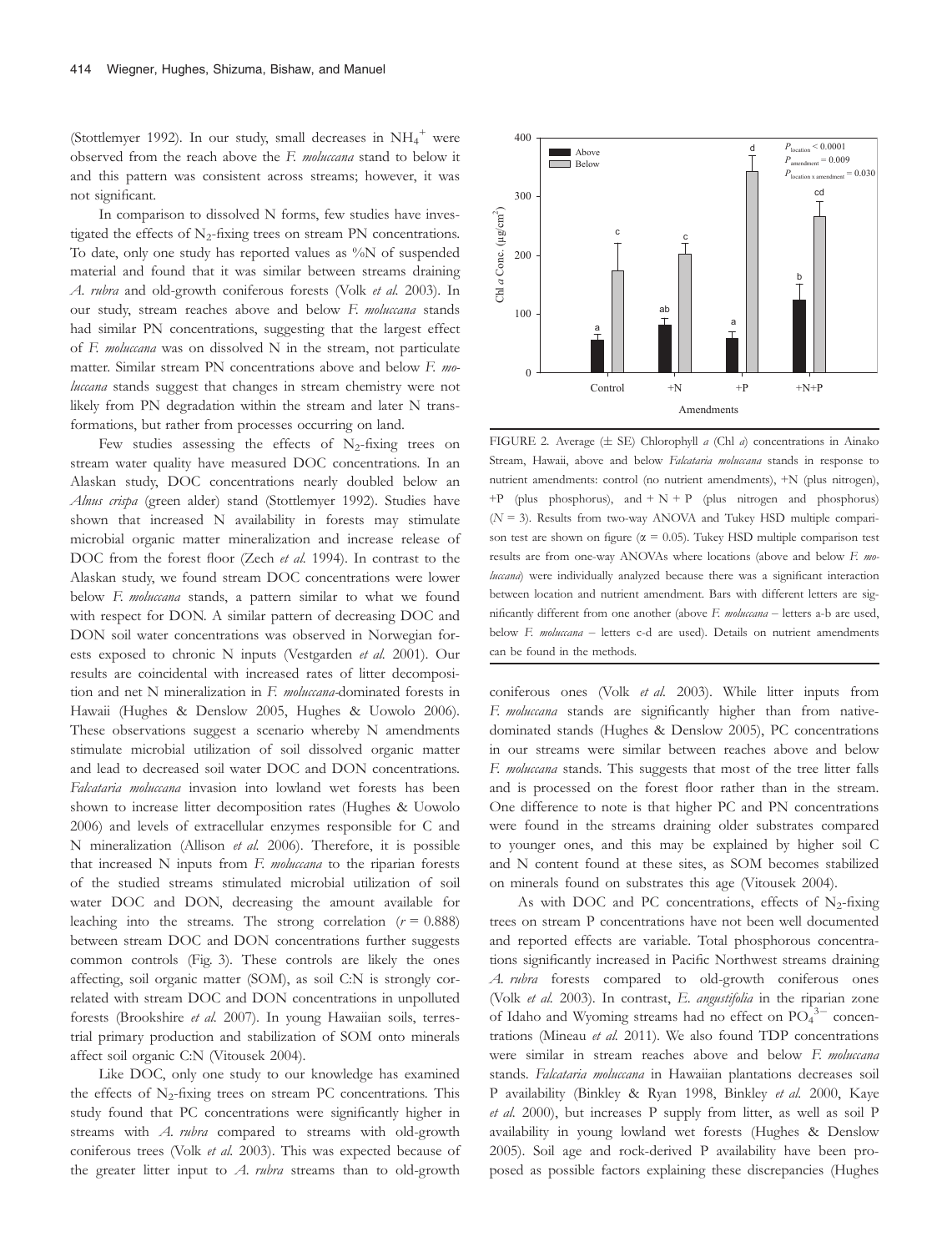& Denslow 2005), as primary mineral phosphates in young soils are available to plants, whereas P in older soils, particularly those with lengthy periods of agriculture, is more occluded (Vitousek 2004). In our study, streams draining older substrates had higher TDP concentrations than streams draining young substrates. This difference may be explained by high P concentrations found in Hawi lavas of the Kohala Volcano compared to lavas from other volcanoes (Spengler & Garcia 1988).

 $N_2$ -fixing tree effects on stream  $H_4SiO_4$  concentrations remain unknown. We observed consistently higher concentrations in reaches below F. moluccana stands, although the difference was not significant. Increases may be from either leaf litter decomposition on land or in streams (Derry et al. 2005), or from groundwater inputs (Dollar & Atkinson 1992). Sixty-eight to 90 percent of silica (Si) released into Hawaiian streams has cycled through plants and has not been directly released from silicate mineral weathering (Derry et al. 2005). In addition, F. moluccana leaves have more Si than native Metrosideros polymopha and Acacia koa leaves, but a lower amount than invasive Trema orientalis and Psidium cattleianum leaves (Hughes unpubl. data). Additional data are needed to determine whether F. moluccana does significantly increase  $H_4SiO_4$  concentrations in streams.

EFFECTS ON PRIMARY PRODUCERS AND HIGHER TROPHIC LEVELS.— While it has been argued that increased forest N inputs from either  $N_2$ -fixing trees or atmospheric pollution will not lead to eutrophication in temperate freshwaters because they are generally P-limited (Hecky & Kilham 1988, Stoddard 1994), these increased inputs may lead to eutrophication in tropical freshwaters, which tend to be N-limited (Laperriere 1995, Neill et al. 2001, Flecker et al. 2002). In Ainako Stream, benthic Chl a concentrations were three times higher below the F. moluccana stand than above it (Fig. 2). In contrast, benthic Chl  $a$  concentrations



FIGURE 3. Association of dissolved organic carbon (DOC) concentrations with dissolved organic nitrogen (DON) ones in Hawaiian streams that were sampled above and below Falcataria moluccana stands. Results from correlation analysis are shown on figure ( $\alpha = 0.05$ ).

were similar between streams draining A. rubra and old-growth coniferous forests (Hernadez et al. 2005, Volk et al. 2008). Presence of A. rubra also did not affect nutrient limitation, as benthic algae were limited by both N and P in streams with and without A. rubra (Volk et al. 2008). In contrast, presence of E. angustifolia alleviated N-limitation of benthic algae, and in some streams, it appeared to induce P-limitation (Mineau et al. 2011). In Hawaii, benthic algae were limited by both  $N$  and  $P$  above the  $F$ . moluccana stand in Ainako Stream. Below the stand, benthic algae Chl a was higher across all nutrient treatments compared to the ones above the stand suggesting that F. moluccana's presence relieved N-limitation (Fig. 2). In addition, benthic algal Chl a was 1.3–2 times higher in treatments with P than those without it (Fig. 2), suggesting that benthic algae switched from being co-limited by N and P above the F. moluccana stand to P-limited below it. While our results are limited to Ainako Stream, they suggest that F. moluccana's presence can increase benthic algal Chl a and cause streams to become P-limited.

The probability is high that increased stream N loads from F. moluccana contribute to coastal eutrophication. First, N inputs from litter are as high as industrial corn production N fertilization rates (Jaynes et al. 2001) and higher than atmospheric N deposition rates in industrialized areas (Berendse et al. 1993, Wright & van Breeman 1995). Second, coastal waters are generally N-limited (Hecky & Kilham 1988) and N limitation occurs in Kaneohe Bay, Hawaii, during prevailing non-storm conditions (Ringuet & MacKenzie 2005). Third, F. moluccana leaves are rapidly transported to coastal waters during storms, where they may breakdown faster than in streams, as was observed with A. rubra leaves in the Pacific Northwest (Sakamaki & Richardson 2007).

While our study focused on changes in stream water quality from F. moluccana,  $N_2$ -fixing trees, like other riparian trees (Wallace et al. 1999), also affect leaf litter breakdown rates and stream invertebrates (Sampaio et al. 2001, Elliot et al. 2004, Richardson et al. 2004, Wipfli & Musslewhite 2004). In Hawaii, F. moluccana affected Ainako Stream's food web (Atwood et al. 2010). Its litter replaced stream macroalgae and particulate organic matter as a major food source to lower level consumers, and through this substitution became an important indirect C and N source for higher level consumers.

# **CONCLUSION**

Falcataria moluccana is affecting both forests (Hughes & Denslow 2005, Allison et al. 2006, Hughes & Uowolo 2006) and streams (Atwood et al. 2010). In three of our four streams,  $NO_3$ <sup>-</sup> + NO2 concentrations exceeded Hawaii Department of Health's dry season standards below F. moluccana stands (HDOH 2009). Falcataria moluccana removal may improve stream water quality as decreased soil NO<sub>3</sub><sup>-</sup> levels were documented following removal in American Samoan forests (Hughes et al. 2012). Our study highlights the need to better understand effects of terrestrial vegetation shifts on aquatic ecosystems, especially in the face of environmental change. This knowledge is central to our ability to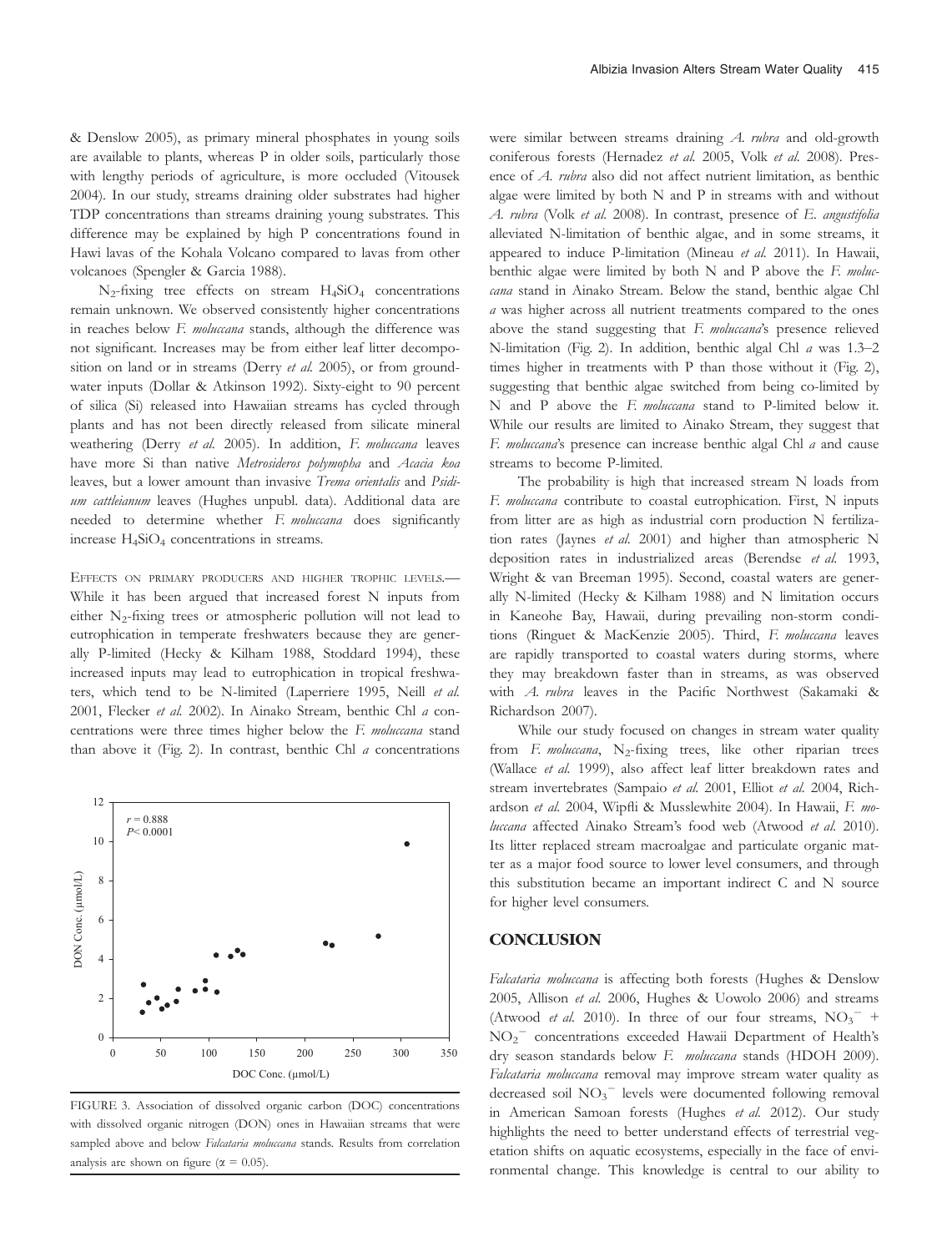predict how these changes will impact these linked ecosystems, as well as our ability to manage them under new conditions (Ball et al. 2010).

### ACKNOWLEDGMENTS

We thank Mike Gomes of Surety Kohala Corporation for access to streams in the Kohala watershed, Randi Schneider of the University of Hawaii at Hilo's (UHH) Analytical Laboratory for sample analysis, Jim Baldwin for statistical analyses, Jene Michaud, Julie Gaertner, and Lisa Canale for geospatial analyses, Rich MacKenzie for nutrient difusing plates, and Sharon Ziegler-Chong, Drew Kapp, and Kamaka Gunderson for finacial support and guidance of undegraduate research assistants through the UHH Pacific Islands Program for Exploring Sciences (PIPES), which was supported by the National Science Foundation (NSF, Award #:DBI04-53630) and the National Ocean and Atmospheric Administration (NOAA, Minority Serving Institution Environmental Educational Partnership grant), and also through the Keaholoa program at UHH (NSF Award #: 0237065).

# SUPPORTING INFORMATION

Additional Supporting Information may be found in the online version of this article:

TABLE S1. Comparison of average  $(\pm$  SE) percent contributions of different forms of  $N$  and  $C$  to the total  $N$  and  $C$  pools in Hawaiian streams above and below F. moluccana stands.

# LITERATURE CITED

- ALLISON, S. D., C. NIELSEN, AND R. F. HUGHES. 2006. Elevated enyzme activity in soils under the invasive nitrogen-fixing tree Falcataria moluccana. Soil Biol. Biochem. 38: 1537–1544.
- APHA, AWWA, and WEF. 1995 Standard methods for the examination of water and wastewater, 18th edition. American Public Health Association, Washington D.C.
- ATWOOD, A. B., T. N. WIEGNER, J. P. TURNER, AND R. A. MACKENZIE. 2010. Potential effects of an invasive nitrogen-fixing tree on a Hawaiian stream food web. Pac. Sci. 64: 367–379.
- BALL, B. A., J. S. KOMINOSKI, H. E. ADAMS, S. E. JONES, E. S. KANE, T. D. LO-ECKE, W. M. MAHANEY, J. P. MARTINA, C. M. PRATHER, T. M. P. ROBIN-SON, AND C. T. SOLOMON. 2010. Direct and terrestrial vegetationmediated effects of environmental change on aquatic ecosystem processes. Bioscience 60: 590–601.
- BENSON, D. R., AND J. O. DAWSON. 2007. Recent advances in the biogeography and genecology of symbiotic Frankia and its host plants. Physiol. Plantarum 130: 318–330.
- BERENDSE, F. R., R. AERTS, AND R. BOBBINK. 1993. Atmospheric nitrogen deposition and its impact on terrestrial ecosystems. In C. C. Vos, and P. Opdam (Eds.). Landscape ecology of a stressed environment, pp. 104–121. Chapman & Hall, London, UK.
- BINKLEY, D., AND C. GIARDINA. 1997. Nitrogen fixation in tropical forest plantations. In E. K. S. Nambiar, and A. G. Brown (Eds.). Management of soil, nutrients and water in tropical plantation forests, pp. 297–337. Australian Centre for International Agriculture Research, Monograph 43, Canberra, Australia.
- BINKLEY, D., C. GIARDINA, AND M. A. BASHKIN. 2000. Soil phosphorus pools and supply under the influence of Eucalyptus saligna and nitrogen-fixing Albizia falcataria. Forest Ecol. Manag. 128: 241–247.
- BINKLEY, D., AND M. G. RYAN. 1998. Net primary production and nutrient cycling in replicated stands of Eucalyptus saligna and Albizia falcataria. Forest Ecol. Manag. 112: 79–85.
- BINKLEY, D., P. SOLLINS, R. BELL, D. SACHS, AND D. MYROLD. 1992. Biogeochemistry of adjacent conifer and alder-conifer stands. Ecology 73: 2022–2033.
- BROOKSHIRE, E. N. J., S. GERBER, D. N. L. MENGE, AND L. O. HEDIN. 2012a. Large losses of inorganic nitrogen from tropical rainforests suggest a lack of nitrogen limitation. Ecol. Lett. 15: 9–16.
- BROOKSHIRE, E. N. J., L. O. HEDIN, J. D. NEWBOLD, D. M. SIGMAN, AND J. K. JACKSON. 2012b. Sustained losses of bioavailable nitrogen from montane tropical rainforests. Nat. Geosci. 5: 123–126.
- BROOKSHIRE, E. N. J., H. M. VALETT, S. A. THOMAS, AND J. R. WEBSTER. 2007. Atmospherice N deposition increases organic N loss from temperate forests. Ecosystems 10: 252–262.
- BUSSE, L. B., AND G. GUNKEL. 2002. Riparian alder fens source or sink for nutrients and dissolved organic carbon? – 2. Major sources and sinks. Limnologica 32: 44–53.
- CARRILLO, J. H., M. GALANTER-HASTINGS, D. M. SIGMAN, AND B. J. HUEBERT. 2002. Atmospheric deposition of inorganic and organic nitrogen and base cations in Hawai'i. Global Biogeochem. Cy. 16: 1076. doi:10. 1029/2002GB001892.
- COMPTON, J. E., M. R. CHURCH, S. T. LARNED, AND W. E. HOGSETT. 2003. Nitrogen export from forested watersheds in the Oregon Coast Range: The role of  $N_2$ -fixing red alder. Ecosystems 6: 773–785.
- CURRIE, W. S., J. D. ABER, W. H. MCDOWELL, R. D. BOONE, AND A. H. MAG-ILL. 1996. Vertical transport of dissolved organic C and N under longterm N amendments in pine and hardwood forests. Biogeochemistry 35: 471–505.
- DERRY, L. A., A. C. KURTZ, K. ZIEGLER, AND O. A. CHADWICK. 2005. Biological control of terrestrial silica cycling and export fluxes to watersheds. Nature 433: 728–731.
- DOLLAR, S. J., AND M. J. ATKINSON. 1992. Effects of nutrient subsidies from groundwater to nearshore marine ecosystems off the island of Hawaii. Estuar. Coast. Shelf Sci. 35: 409–424.
- ELLIOT, S. R., R. J. NAIMAN, AND P. A. BISSON. 2004. Riparian influences on the biophysical characteristics of seston in headwater streams. Northwest Sci. 78: 150–157.
- FLECKER, A. S., B. W. TAYLOR, E. S. BERNHARDT, J. M. HOOD, W. K. CORN-WELL, S. R. CASSATT, M. J. VANNI, AND N. S. ALTMAN. 2002. Interactions between herbivorous fishes and limiting nutrients in a tropical stream ecosystem. Ecology 83: 1831–1844.
- GALLOWAY, J. N., J. D. ABER, J. W. ERISMAN, S. P. SEITZINGER, R. W. HOWARTH, E. B. COWLING, AND B. J. COSBY. 2003. The nitrogen cascade. Bioscience 53: 341–356.
- GARCIA-MONTIEL, D. C., AND D. BINKLEY. 1998. Effect of Eucalyptus saligna and Albizia falcataria on soil processes and nitrogen supply in Hawai'i. Oecologia 113: 547–556.
- GOLDMAN, C. R. 1961. The contribution of alder trees (Alnus tenuifolia) to the primary production of Castle Lake, California. Ecology 42: 282–288.
- HDOH. 2009. Amendment and compilation of chapter 11–54, Hawaii administrative rules.
- HECKY, R. E., AND P. KILHAM. 1988. Nutrient limitation of phytoplankton in freshwater and marine environments: A review of recent evidence on the effects of enrichment. Limnol. Oceanogr. 33: 796–822.
- HEDIN, L. O., E. N. J. BROOKSHIRE, D. N. L. MENGE, AND A. R. BARRON. 2009. The nitrogen paradox in tropical forest ecosystems. Annu. Rev. Ecol. Syst. 40: 613–635.
- HERNADEZ, O., R. W. MERRITT, AND M. S. WIPFLI. 2005. Benthic invertebrate community structure is influenced by forest succession after clearcut logging in southeastern Alaska. Hydrobiologia 533: 45–59.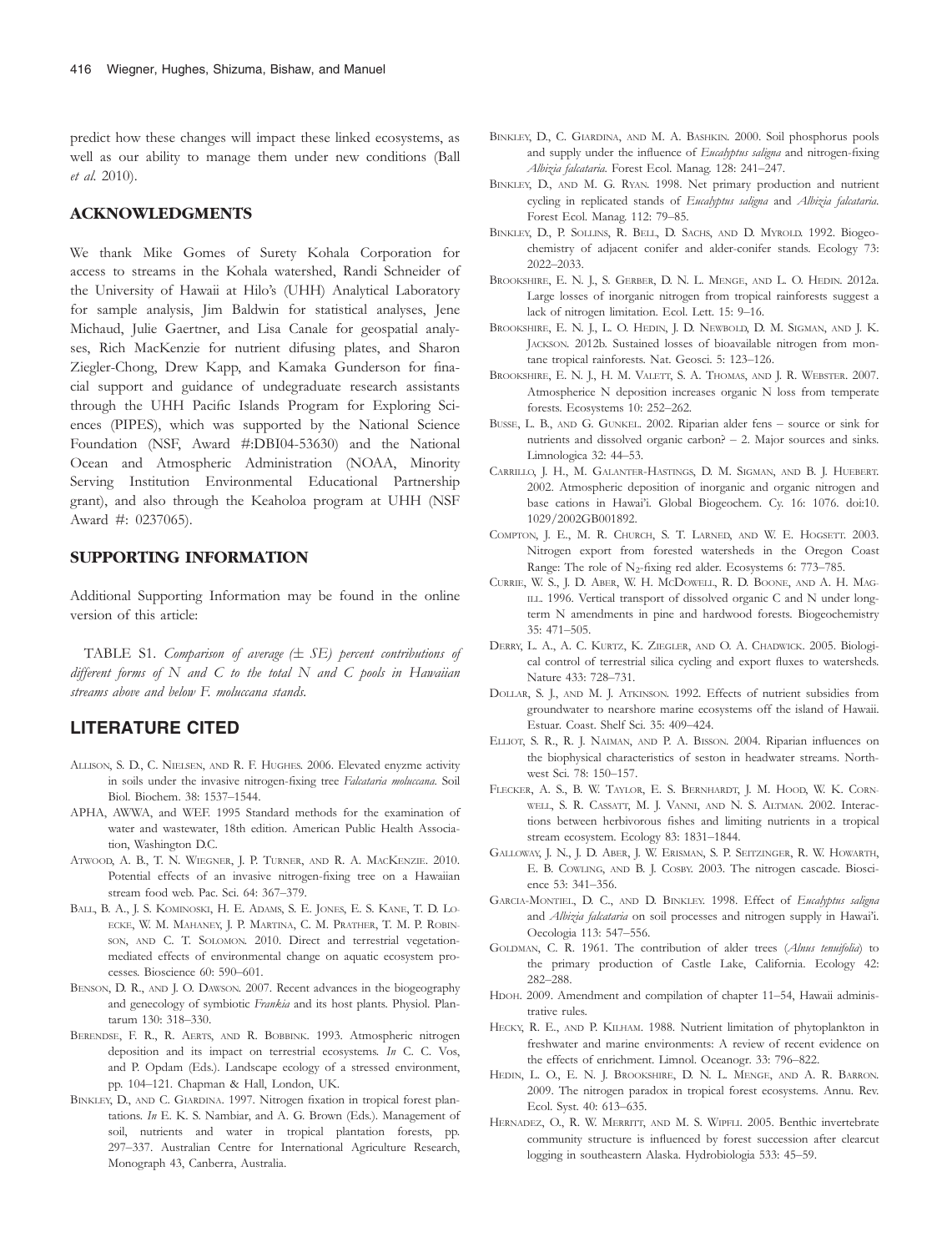- HUGHES, R. F., AND J. S. DENSLOW. 2005. Invasion by a  $N_2$ -fixing tree alters function and structure in wet lowland forests of Hawai'i. Ecol. Appl. 15: 1615–1628.
- HUGHES, R. F., AND A. UOWOLO. 2006. Impacts of Falcataria moluccana invasion on decomposition in Hawaiian lowland wet forests: The importance of stand-level controls. Ecosystems 9: 977–991.
- HUGHES, R. F., A. UOWOLO, AND T. P. TOGIA. 2012. Recovery of native forest after removal of an invasive tree, Falcataria moluccana, in American Samoa. Biol. Invasions 14:1393–1413.
- HURD, T. M., AND D. J. RAYNAL. 2004. Comparison of nitrogen solute concentrations within alder (Alnus incana ssp. rugosa) and non-alder dominated wetlands. Hydrol. Process. 18: 2681–2697.
- JACOBS, S. M., N. E. PETTIT, AND R. J. NAIMAN. 2007. Nitrogen fixation by the savanna tree Philenoptera violacea (Klotzsch) Schrire (Apple leaf) of different ages in a semi-arid riparian landscape. S. Afr. J. Bot. 73: 163–167.
- JAYNES, D. B., T. S. COLVIN, D. L. KARLEN, C. A. CAMBARDELLA, AND D. W. MEEK. 2001. Nitrate loss in subsurface drainage as affected by nitrogen fertilizer rate. J. Environ. Qual. 30: 1305–1314.
- JOVANOVIC, N. Z., S. ISRAEL, G. TREDOUX, L. SOLTAU, D. Le MAITRE, F. RUSIN-GA, A. ROZANOV, AND N. van der MERWE. 2009. Nitrogen dynamics in land cleared of alien vegetation (Acacia saligna) and impacts on groundwater at Riverlands Nature Reserve (Western Cape, South Africa). Water SA 35: 37–44.
- KAYE, J. P., S. C. RESH, M. W. KAYE, AND R. A. CHIMNER. 2000. Nutrient and carbon dynamics in a replacement series of Eucalyptus and Albizia trees. Ecology 81: 3267–3273.
- LAPERRIERE, J. 1995. Riffle algal ecology of small streams during the rainy season: Islands of Hawai'i, Maui, and Oahu. Trop. Ecol. 36: 59–72.
- MATSON, P. A., W. H. MCDOWELL, A. R. TOWNSEND, AND P. M. VITOUSEK. 1999. The globalization of N deposition: Ecosystem consequences in tropical environments. Biogeochemistry 46: 67–83.
- MCDOWELL, W. H., W. CURRIE, J. D. ABER, AND Y. YANO. 1998. Effects of chronic nitrogen amendments on production of dissolved organic carbon and nitrogen in forest soils. Water Air Soil Poll. 105: 175–182.
- MICHAUD, J., AND T. WIEGNER. 2011. Stream nutrient concentrations on the windward coast of Hawai'i Island and their relationship to watershed characteristics. Pac. Sci. 65: 195–217.
- MINEAU, M. M., C. V. BAXTER, AND A. M. MARCARELLI. 2011. A non-native riparian tree (Elaeagnus angustifolia) changes nutrient dynamics in streams. Ecosystems 14: 353–365.
- MORRIS, M. R., AND J. A. STANFORD. 2011. Floodplain succession and soil nitrogen accumulation on a salmon river in southwestern Kamchatka. Ecol. Monogr. 81: 43–61.
- NEILL, C., L. A. DEEGAN, S. M. THOMAS, AND C. C. CERRI. 2001. Deforestation for pasture alters nitrogen and phosphorus in small Amazonian streams. Ecol. Appl. 11: 1817–1828.
- NELSON, R. E. 1965. A record of forest plantings in Hawaii. U.S. Forest Service Resource Bulletin, Pacific Southwestern Research Station, Albany, California.
- REYES, F. M., M. E. GOBBI, AND E. E. CHAIA. 2011. Reproductive ecology of Ochetophila trinervis in Northwest Pantagonia. Funct. Plant Biol. 38: 720–727.
- RICHARDSON, J. S., C. R. SHAUGHNESSY, AND P. G. HARRISON. 2004. Litter breakdown and invertebrate association with three types of leaves in a temperate rainforest stream. Arch. Hydrobiol. 159: 309–325.
- RINGUET, S., AND F. T. MACKENZIE. 2005. Controls on nutrient and phytoplankton dynamics during normal flow and storm runoff conditions, Southern Kaneohe Bay, Hawai'i. Estuaries 28: 327–337.
- ROTHE, A., K. CROMACK, S. C. RESH, F. MAKINECI, AND Y. SON. 2002. Soil carbon and nitrogen changes under Douglas-fir with and without red alder. Soil Sci. Soc. Am. J. 66: 1988–1995.
- SAKAMAKI, T., AND J. S. RICHARDSON. 2007. Retention, breakdown, and biological utilization of deciduous tree leaves in an estuarine tidal flat of

southwestern British Columbia. Canada. Can. J. Fish. Aquat. Sci. 65: 38–46.

- SAMPAIO, A., R. CORTES, AND C. LEAO. 2001. Invertebrate and microbial colonization in native and exotic leaf litter species in a mountain stream. Int. Rev. Hydrobiol. 86: 527–540.
- SANDERSON, M. 1993. Prevailing trade winds: Weather and climate in Hawai'i, University of Hawai'i Press, Honolulu.
- SCOTT, M. L., P. L. NAGLER, E. P. GLENN, C. VALDES-CASILLAS, J. A. ERKER, E. W. REYNOLDS, P. B. SHAFROTH, E. GOMEZ-LIMON, AND C. L. JONES. 2009. Assessing the extent and diversity of riparian ecosystems in Sonora. Mexico. Biodivers. Conserv. 18: 247–269.
- SIGLEO, A. C., W. E. FRICK, AND L. PRIETO. 2010. Red Alder (Alnus rubra) distribution influences nitrate discharge to coastal estuaries: Comparison of two Oregon watersheds. Northwest Sci. 84: 336–350.
- SPENGLER, S. R., AND M. O. GARCIA. 1988. Geochemistry of the Hawi lavas, Kohala Volcano. Hawaii. Contrib. Mineral Petrol. 99: 90–104.
- ter STEEGE, H., N. C. A. PITMAN, O. L. PHILLIPS, J. CHAVE, D. SABATIER, A. DUQUE, J.-F. MOLINO, M.-F. PRÉVOST, R. SPICHIGER, H. CASTELLANOS, P. von HILDEBRAND, AND R. VásQUEZ. 2006. Continental-scale patterns of canopy tree composition and function across Amazonia. Nature 443: 444–447.
- STEINBERG, P. D., M. T. BRETT, J. S. BECHTOLD, J. E. RICHEY, L. M. PORENSKY, AND S. N. SMITH. 2011. The influence of watershed characteristics on nitrogen export to and marine fate in Hood Canal, Washington, USA. Biogeochemistry 106: 415–433.
- STODDARD, J. L. 1994. Long-term changes in watershed retention of nitrogen: Its causes and aquatic consequences. In L. A. Baker (Ed.). Advances in chemistry series 237: Environmental chemistry of lakes and reservoirs, pp. 223–284. American Chemical Society, Washington, D.C.
- STOTTLEMYER, R. 1992. Nitrogen mineralization and streamwater chemistry, Rock Creek watershed, Denali National Park, Alaska, U.S.A. Arctic Alpine Res. 24: 291–303.
- TASSIN, J., H. RANGAN, AND C. A. KULL. 2012. Hybrid improved tree fallows: Harnessing invasive woody legumes for agroforestry. Agroforest. Syst. 84: 417–428.
- TATE, C. M. 1990. Patterns and controls of nitrogen in tallgrass prairie streams. Ecology 71: 2007–2018.
- VERBURG, P. S. J., D. W. JOHNSON, AND R. HARRISON. 2001. Long-term nutrient cycling patterns in Douglas-fir and red alder stands: A simulation study. Forest Ecol. Manag. 145: 203–217.
- VESTGARDEN, L. S., G. ABRAHAMSEN, AND A. O. STUANES. 2001. Soil solution response to nitrogen and magnesium application in a Scots Pine forest. Soil Sci. Soc. Am. J. 65: 1812–1823.
- VITOUSEK, P. M. 2004. Nutrient cycling and nutrient limitation: Hawai'i as a model system, Princeton Press, Princeton, New Jersey.
- VITOUSEK, P. M., J. D. ABER, R. W. HOWARTH, G. E. LIKENS, P. A. MATSON, D. W. SCHINDLER, W. H. SCHLESINGER, AND D. TILMAN. 1997. Human alteration of the global nitrogen cycle: Sources and consequences. Ecol. Appl. 7: 737–750.
- VITOUSEK, P. M., AND L. R. WALKER. 1989. Biological invasion by Myrica Faya in Hawai'i: Plant demography, nitrogen fixation, ecosystem effects. Ecol. Monogr. 59: 247–265.
- VOLK, C. J., P. M. KIFFNEY, AND R. L. EDMONDS. 2003. Role of riparian red alder in the nutrient dynamics of coastal streams of the Olympic Peninsula, Washington, USA. Am. Fish. S. S. 34: 213–225.
- VOLK, C. J., P. M. KIFFNEY, AND R. L. EDMONDS. 2008. Nutrient limitation in red alder (Alnus rubra) and conifer forested streams of western Washington State, U.S.A. Am. Midl. Nat. 159: 190–199.
- WAGNER, W. L., D. R. HERBST, AND S. H. SOHMER. 1999. Manual of the flowering plants of Hawaii, University of Hawaii Press, Honolulu.
- WALLACE, J. B., S. L. EGGERT, J. L. MEYER, AND J. R. WEBSTER. 1999. Effects of resource limitation on a detritial-based ecosystem. Ecol. Monogr. 69: 409–442.